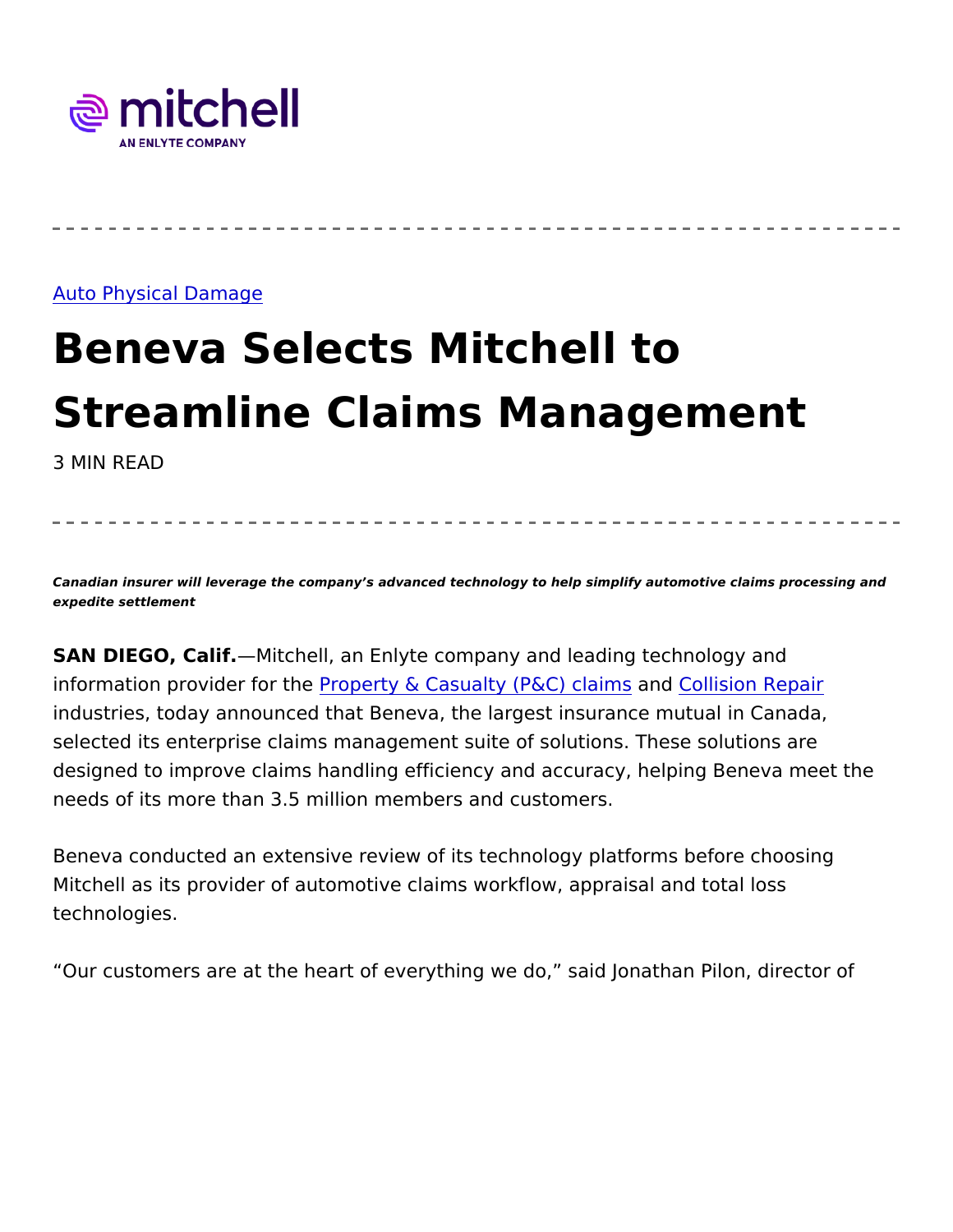claims, commercial partnerships and appraisal at Beneva. Using M solutions, we can meet their expectations for a fast and easy digita We re also well positioned to enhance that experience in the future artificial intelligence and other breakthrough technologies to autom claims process.

Among the M[itchel](https://www.mitchell.com/solutions/auto-physical-damage/estimating/cloud)l solutions selected by Beneva are MilMichell E Mork [Cloud Estim](https://www.mitchell.com/solutions/auto-physical-damage/estimating/cloud)ation is a WorkCenter will help the carrier efficiently management auditing and review, repair status, reporting and total loss. With M and its tegrated Repair Proceduce wa and its affiliated collision repai can write estimates from any Internet-enabled smartphone, tablet o scalable, cloud-based architecture made it possible for the insurer technology to more than 600 appraisers and auto body shops in jus

We re thrilled to support one of Canada s top insurers and leading said Debbie Day, executive vice president and general manager of Physical Damage division. Since the 2020 Canadian launch of Mitc we ve continued to expand our North American footprint helping car repairers on both sides of the border streamline workflows, improve digitize the claims process.

About Mitchell International

Headquartered in San Diego, Calif., Mitchell International, Inc. del solutions and services to the auto insurance, collision repair, disal compensation markets. Through deep industry expertise, connection insurance ecosystem and advanced technology such as artificial int based solutions, Mitchell enables its customers and clients to succ changing environment. Each month, Mitchell processes tens of milli more than 300 insurance providers, 20,000 collision repair facilitie pharmacies. Its comprehensive solution and service portfolio empoy lives after a challenging event.